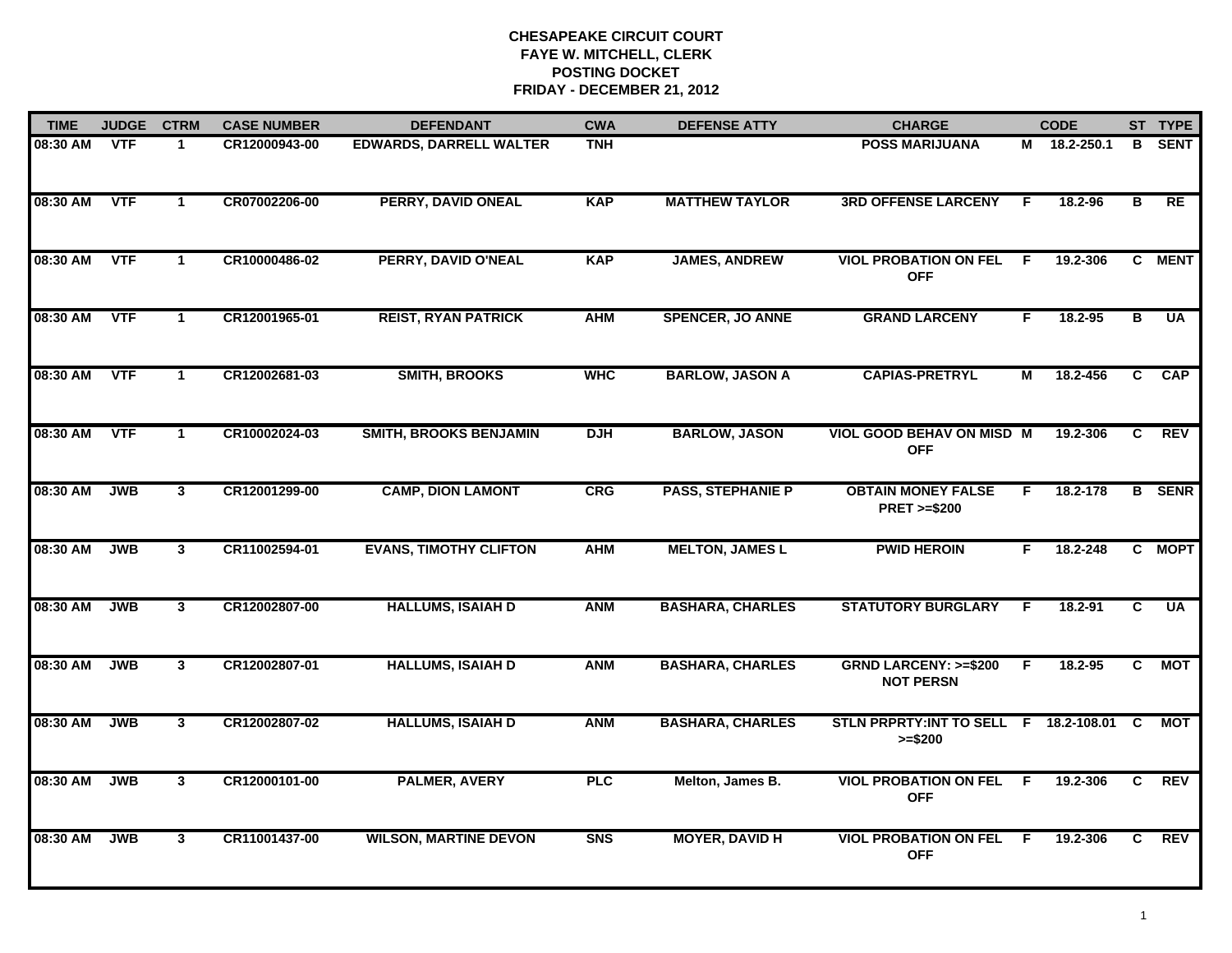| <b>TIME</b>   | <b>JUDGE</b> | <b>CTRM</b>             | <b>CASE NUMBER</b> | <b>DEFENDANT</b>                 | <b>CWA</b> | <b>DEFENSE ATTY</b>       | <b>CHARGE</b>                              |                | <b>CODE</b> |                | ST TYPE       |
|---------------|--------------|-------------------------|--------------------|----------------------------------|------------|---------------------------|--------------------------------------------|----------------|-------------|----------------|---------------|
| 08:30 AM      | <b>BHK</b>   | 4                       | CR10000934-01      | <b>ECKLIN, GREGORY; SR</b>       | <b>PLC</b> | <b>BYRUM, ROBERT</b>      | <b>VIOL PROBATION ON FEL</b><br><b>OFF</b> | -F             | 19.2-306    | C.             | <b>REV</b>    |
| 08:30 AM      | <b>BHK</b>   | $\overline{\mathbf{4}}$ | CR12002687-00      | <b>JONES, THEON</b>              | <b>PLC</b> | <b>DRAPER, ANTHONY</b>    | <b>VIOL PROBATION ON FEL</b><br><b>OFF</b> | - F            | 19.2-306    | C.             | <b>REV</b>    |
| 08:30 AM      | <b>BHK</b>   | $\overline{\mathbf{4}}$ | CR12001903-00      | PERSON, LAVON ANTONIO            | PLC        | Spencer, Jo Anne          | <b>VIOL PROBATION ON FEL</b><br><b>OFF</b> | $\overline{F}$ | 19.2-306    | $\overline{c}$ | <b>REV</b>    |
| 08:30 AM      | <b>BHK</b>   | 4                       | CR12000222-00      | <b>WARNER, MICHAEL PAUL; III</b> | <b>TNH</b> | Melton, James B.          | <b>VIOL PROBATION ON FEL</b><br><b>OFF</b> | -F             | 19.2-306    | C.             | <b>REV</b>    |
| 08:30 AM MATA |              | 5                       | CR12002903-00      | <b>CHRISTIE, MICHAEL ANTHONY</b> | <b>ASA</b> | Winn, A Robinson          | <b>LARCENY 3+ OFF</b>                      | F.             | 18.2-96     | B              | MOT           |
| 08:30 AM MATA |              | 5                       | CR11001450-00      | <b>DANIELS, DWAYNE EUGENE</b>    | <b>CRG</b> | <b>LABOUNTY, OKSANA V</b> | <b>DAMAGE PROPERTY</b><br>>\$1000.00       | F.             | 18.2-137    | C              | RE            |
| 08:30 AM      | <b>MATA</b>  | $\overline{5}$          | CR12002157-00      | <b>DENNIS, ASHLEY R</b>          | <b>SMK</b> | <b>TAYLOR, BARRY</b>      | REFUSED BLOOD/BREATH M<br><b>TEST</b>      |                | 74-218.3    | S.             | <b>UA</b>     |
| 08:30 AM      | <b>MATA</b>  | 5                       | CR12002061-01      | <b>DIBE, MICHAEL VINCENT</b>     | <b>TNH</b> | <b>KARLE, KIMBERLY</b>    | <b>GRAND LARCENY</b>                       | F              | 18.2-95     |                | C SENR        |
| 08:30 AM      | <b>RDS</b>   | 6                       | CR12002305-00      | <b>CRAWFORD, STEPHEN M</b>       | <b>SMK</b> | <b>ORTIZ, KATHLEEN</b>    | <b>DUI 1ST (ACC)</b>                       | М              | $74 - 216$  |                | <b>B</b> TRYL |
| 08:30 AM      | <b>RDS</b>   | 6                       | CR12002305-00      | <b>CRAWFORD, STEPHEN M</b>       | <b>SMK</b> | <b>ORTIZ, KATHLEEN</b>    | <b>DUI 1ST (ACC)</b>                       | M              | $74 - 216$  | в              | <b>SUP</b>    |
| 08:30 AM      | <b>RDS</b>   | 6                       | CR12001636-00      | <b>DARDEN, CAROLYN ANN</b>       | <b>CRG</b> | <b>TAYLOR, MATTHEW</b>    | <b>GRAND LARCENY</b>                       | F.             | 18.2-95     |                | C SENR        |
| 08:30 AM      | <b>RDS</b>   | 6                       | CR12001850-00      | <b>DARDEN, CAROLYN ANN</b>       | <b>CRG</b> | Taylor, Matthew T.; Sr.   | <b>GRAND LARCENY</b>                       | F.             | 18.2-95     |                | C SENR        |
| 08:30 AM      | <b>RDS</b>   | 6                       | CR10000490-01      | <b>SITNEY, LEMUEL</b>            | <b>BKF</b> | <b>WENTWORTH, RACHAEL</b> | <b>VIOL PROBATION ON FEL</b><br><b>OFF</b> | -F             | 19.2-306    | C.             | REV           |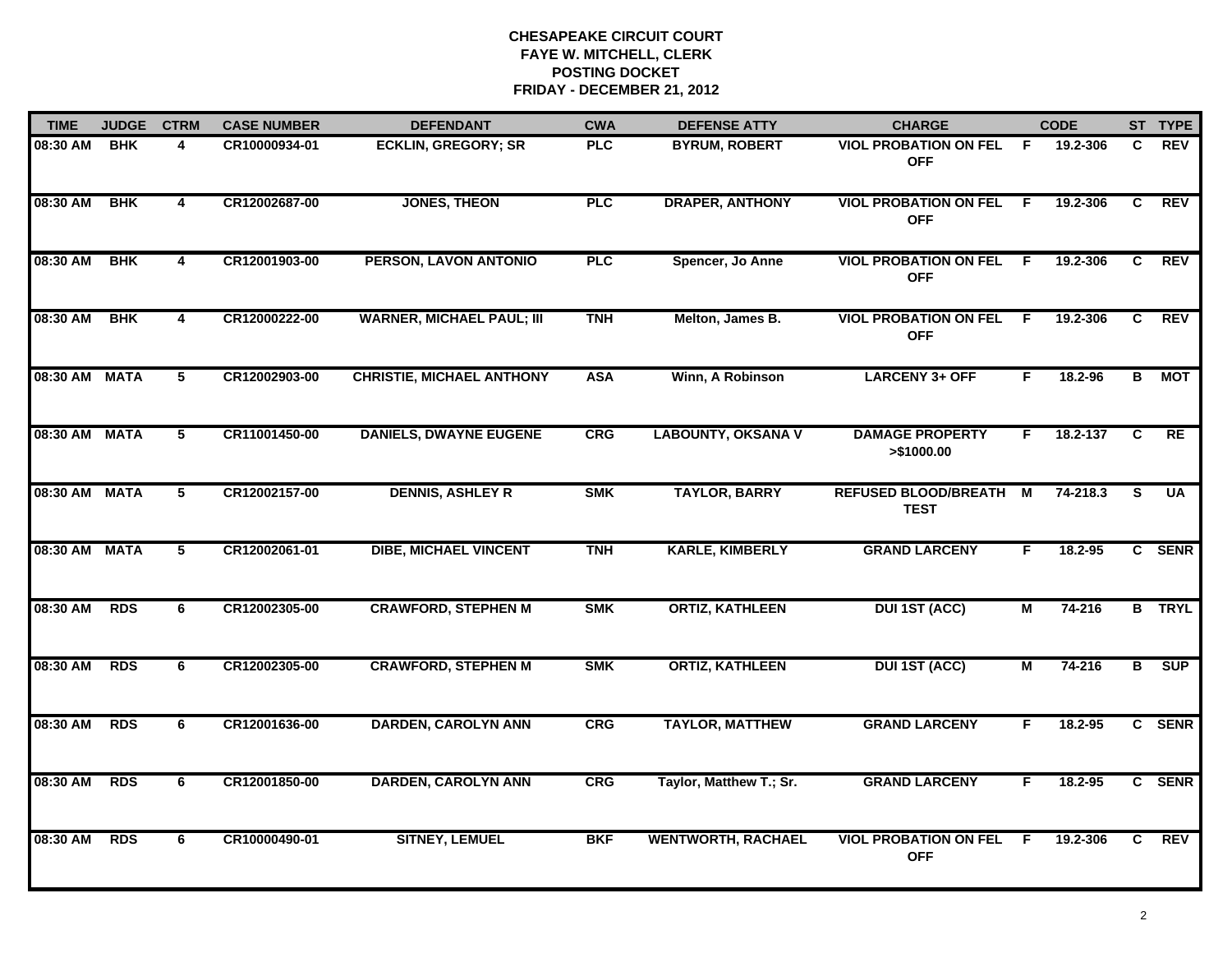| <b>TIME</b> | <b>JUDGE</b> | <b>CTRM</b>    | <b>CASE NUMBER</b> | <b>DEFENDANT</b>                | <b>CWA</b> | <b>DEFENSE ATTY</b>       | <b>CHARGE</b>                                       |     | <b>CODE</b>    |              | ST TYPE       |
|-------------|--------------|----------------|--------------------|---------------------------------|------------|---------------------------|-----------------------------------------------------|-----|----------------|--------------|---------------|
| 08:30 AM    | <b>RDS</b>   | 6              | CR11000236-01      | <b>SITNEY, LEMUEL</b>           | <b>BKF</b> | <b>WENTWORTH, RACHAEL</b> | <b>VIOL PROBATION ON FEL</b><br><b>OFF</b>          | - F | 19.2-306       | C            | <b>REV</b>    |
| 08:30 AM    | <b>RDS</b>   | 6              | CR12001169-00      | <b>THOMPSON, RONNIE GERE</b>    | <b>CRG</b> | <b>WINN, A ROBINSON</b>   | <b>ADVANCE PAY, NO</b><br><b>CONSTRUC &gt;\$200</b> | F.  | $18.2 - 200.1$ | $\mathbf{c}$ | <b>SENR</b>   |
| 08:30 AM    | <b>RDS</b>   | 6              | CR11000984-01      | <b>WHITE, MARION; III</b>       | <b>BKF</b> | <b>DRAPER, ANTHONY</b>    | <b>VIOL PROBATION ON FEL</b><br><b>OFF</b>          | -F  | 19.2-306       | C            | <b>REV</b>    |
| 09:30 AM    | <b>VTF</b>   | $\mathbf{2}$   | CR12000205-01      | <b>NASH, JON TRAVIS</b>         |            |                           | <b>VIOL PROBATION ON FEL F</b><br><b>OFF</b>        |     | 19.2-306       | C            | <b>TBS</b>    |
| 09:30 AM    | <b>VTF</b>   | 2 <sup>1</sup> | CR12002543-00      | <b>RONE, ANTONIO V</b>          | <b>CPO</b> | <b>TITTER, JENNIFER</b>   | SUSP O/L 3RD OFF                                    | М   | B.46.2-301     | S            | <b>TBS</b>    |
| 09:30 AM    | <b>VTF</b>   | $\mathbf{2}$   | CR12000575-00      | <b>RONE, ANTONIO VALENTINO</b>  | <b>CPO</b> | <b>TITTER, JENNIFER</b>   | FIREARM: POSS BY FELON F                            |     | 18.2-308.2     | C            | <b>TBS</b>    |
| 09:30 AM    | <b>VTF</b>   | $\overline{2}$ | CR12002614-00      | <b>SHAW, ALONZO DEVON</b>       | <b>CPO</b> |                           | <b>POSS W/INT MANUF/ETC</b><br><b>SCH I/II</b>      | F.  | 18.2-248       | в            | <b>TBS</b>    |
| 09:30 AM    | <b>VTF</b>   | $\mathbf{2}$   | CR12002614-01      | <b>SHAW, ALONZO DEVON</b>       | <b>CPO</b> |                           | <b>POSS W/INT MANUF/ETC</b><br><b>SCH VII</b>       | F.  | 18.2-248       | в            | <b>TBS</b>    |
| 09:30 AM    | <b>VTF</b>   | $\overline{2}$ | CR12003083-00      | <b>TILLMAN, BRYANT TREMAINE</b> |            |                           | <b>ASSAULT &amp; BATTERY- WIFE M</b>                |     | 18.2-57.2      |              | <b>B</b> ADAT |
| 10:00 AM    | <b>VTF</b>   | $\mathbf{1}$   | CR12002730-00      | <b>BASNIGHT, ANTWON M</b>       | <b>SMK</b> | <b>BASHARA, CHARLES L</b> | <b>RECK DRIVING(ACC)</b>                            | M   | A.46.2-852     |              | S TRYL        |
| 10:00 AM    | <b>VTF</b>   | $\mathbf 1$    | CR12002833-00      | <b>BORGES, JOHN</b>             | <b>SMK</b> | James, Andrew K.          | <b>ASSAULT &amp; BATTERY-FAM</b><br><b>MEMBER</b>   | M   | $18.2 - 57.2$  |              | <b>B</b> TRYL |
| 10:00 AM    | <b>VTF</b>   | $\mathbf{1}$   | CR11000500-04      | <b>BURKHART, SAMMI JO</b>       | <b>SMK</b> | Stowe, Randolph D.        | <b>FTC ASAP</b>                                     | м   | 18.2-456       | S            | <b>SC</b>     |
| 10:00 AM    | <b>VTF</b>   | $\mathbf 1$    | CR12003184-00      | <b>BYRD, RUSSHON A</b>          | <b>SMK</b> | <b>SWEENEY, MICHAEL G</b> | <b>IMPROPER</b><br><b>CONTROL/DRIVING</b>           |     | 46.2-869       | S.           | C.            |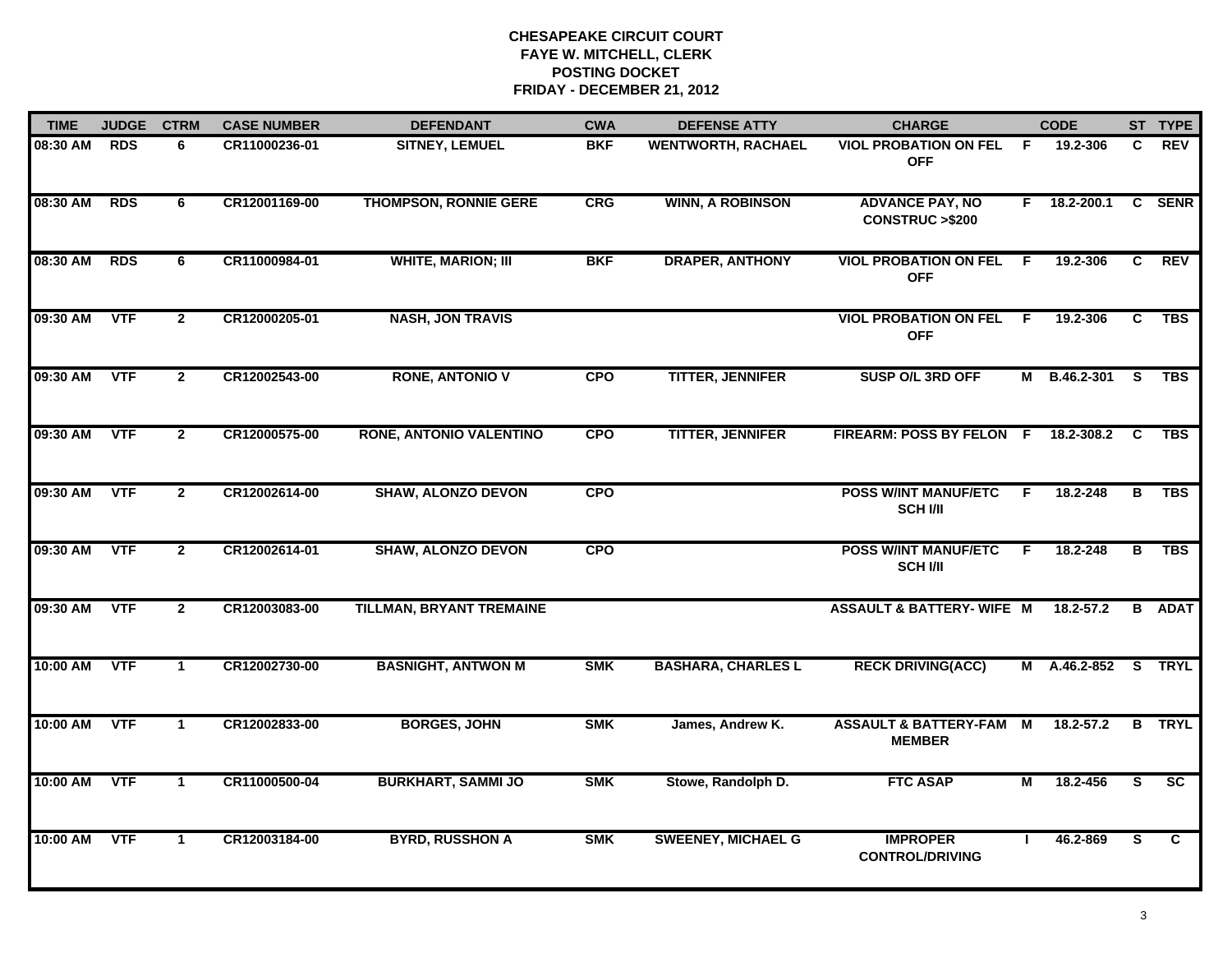| <b>TIME</b> | <b>JUDGE</b> | <b>CTRM</b>          | <b>CASE NUMBER</b> | <b>DEFENDANT</b>                   | <b>CWA</b> | <b>DEFENSE ATTY</b>      | <b>CHARGE</b>                                   |                | <b>CODE</b>         |   | ST TYPE       |
|-------------|--------------|----------------------|--------------------|------------------------------------|------------|--------------------------|-------------------------------------------------|----------------|---------------------|---|---------------|
| 10:00 AM    | <b>VTF</b>   | $\blacktriangleleft$ | CR12000321-01      | <b>DAVIS, DESHAN JESSE</b>         | <b>SMK</b> | Winn, A Robinson         | <b>FTC-ASAP</b>                                 | М              | 18.2-456            |   | S TRYL        |
| 10:00 AM    | <b>VTF</b>   | $\mathbf{1}$         | CR12000321-02      | <b>DAVIS, DESHAN JESSE</b>         | <b>SMK</b> | Winn, A Robinson         | <b>CONTEMPT FTA-ADATS</b>                       | М              | 18.2-456            |   | <b>B</b> TRYL |
| 10:00 AM    | <b>VTF</b>   | $\mathbf{1}$         | CR12002156-00      | <b>DEBOIS, ROBERT A</b>            | <b>AEP</b> | <b>ZEDD, GORDON</b>      | 89/55 SP - RD                                   | M              | A.46.2-862          |   | S TRYL        |
| 10:00 AM    | <b>VTF</b>   | $\mathbf{1}$         | CR12003006-00      | <b>FULLER, SADIE L</b>             | <b>SMK</b> |                          | 37/25 SP                                        | J.             | F.46.2-874          |   | S TRYL        |
| 10:00 AM    | <b>VTF</b>   | $\blacktriangleleft$ | CR12002460-00      | <b>GOLDEN, WILLIAM LAMONTE</b>     | <b>SMK</b> | <b>MARTIN, JEFFREY C</b> | <b>DUI-1ST</b>                                  | M              | 74-216              |   | <b>B</b> TRYL |
| 10:00 AM    | <b>VTF</b>   | $\mathbf{1}$         | CR12003007-00      | <b>GOMENYUK, DANIL MIKAILOVICH</b> | <b>AEP</b> |                          | <b>HOV VIOLATION</b>                            | $\mathbf{I}$   | $33.1 - 46.2$       |   | S TRYL        |
| 10:00 AM    | <b>VTF</b>   | $\mathbf{1}$         | CR12002621-00      | <b>HAWKES, MARCIAL L</b>           | <b>SMK</b> | HOLDER, JOSHUA           | <b>FALSE INFO TO CRIM</b><br><b>INVESTIGTOR</b> | М              | 18.2-460            | B | <b>TRYL</b>   |
| 10:00 AM    | <b>VTF</b>   | $\mathbf{1}$         | CR12002937-00      | <b>HERMANN, FRANK J; IV</b>        | <b>AEP</b> | <b>KUBOVICK, ANDREW</b>  | <b>FAIL TO YLD (ACC)</b>                        | M              | A.46.2-863          |   | S TRYL        |
| 10:00 AM    | <b>VTF</b>   | $\blacktriangleleft$ | CR12002788-00      | <b>HILL, KELVIN M</b>              | <b>AEP</b> | Winn, A Robinson         | <b>DUI-2ND</b>                                  | М              | B.18.2-266          |   | <b>B</b> TRYL |
| 10:00 AM    | <b>VTF</b>   | $\mathbf{1}$         | CR12002788-01      | <b>HILL, KELVIN M</b>              | <b>AEP</b> | Winn, A Robinson         | NO O/L                                          | $\blacksquare$ | 46.2-300            |   | <b>B</b> TRYL |
| 10:00 AM    | <b>VTF</b>   | $\mathbf 1$          | CR12002735-00      | <b>JACKSON, MELISSA R</b>          | <b>SMK</b> |                          | 80/60 SP R/D                                    |                | M A.46.2-862 S TRYL |   |               |
| 10:00 AM    | <b>VTF</b>   | $\mathbf{1}$         | CR12002735-01      | <b>JACKSON, MELISSA R</b>          | <b>SMK</b> |                          | <b>EXP INSP</b>                                 |                | A.46.2-1158 S TRYL  |   |               |
| 10:00 AM    | <b>VTF</b>   | $\mathbf{1}$         | CR12003064-00      | <b>JOSEPH, RASHIMA S</b>           | <b>SMK</b> |                          | 74/60 SP                                        | $\mathbf{L}$   | F.46.2-878 S TRYL   |   |               |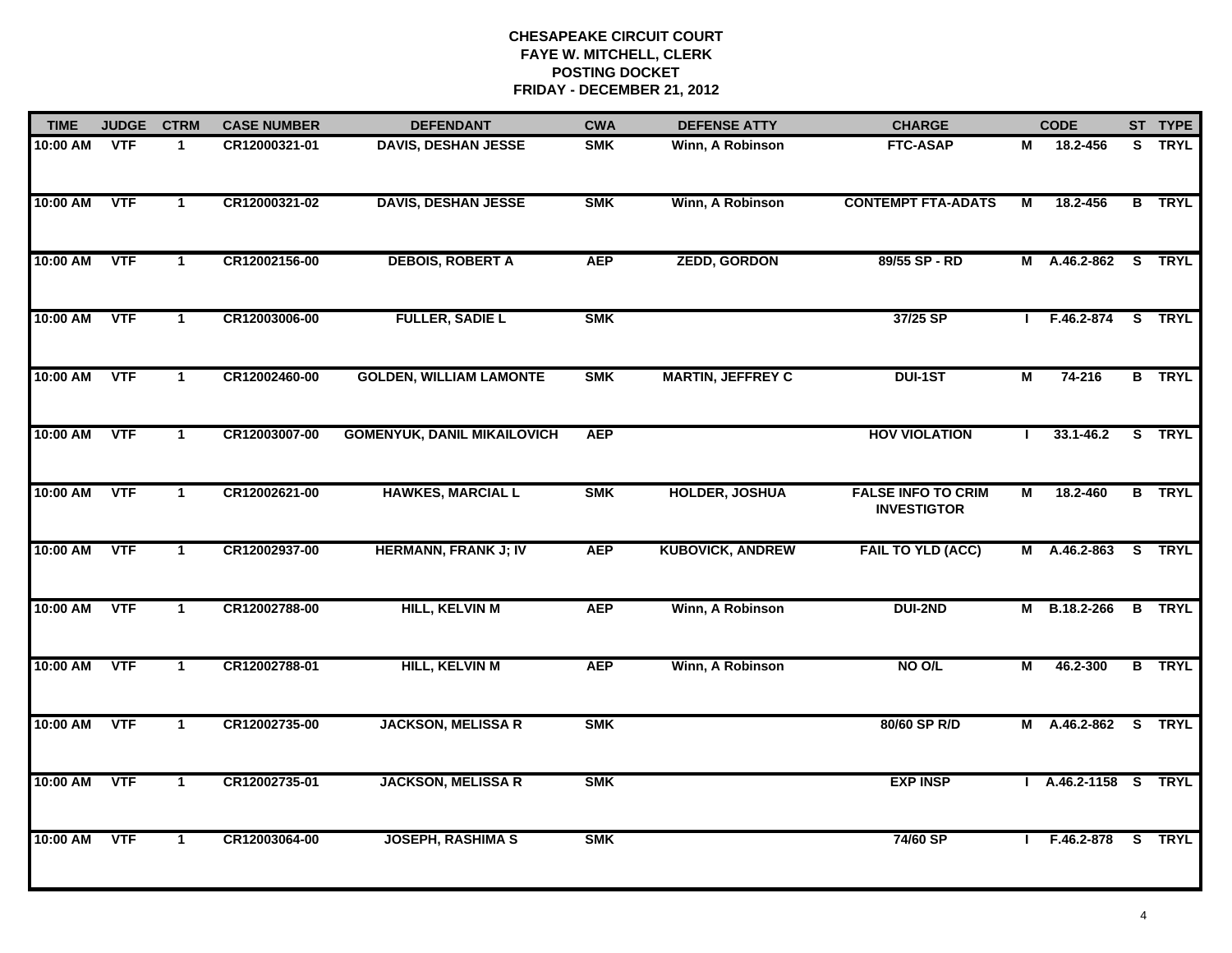| <b>TIME</b> | <b>JUDGE</b> | <b>CTRM</b>          | <b>CASE NUMBER</b> | <b>DEFENDANT</b>             | <b>CWA</b> | <b>DEFENSE ATTY</b>   | <b>CHARGE</b>                                     |                | <b>CODE</b>    |   | ST TYPE       |
|-------------|--------------|----------------------|--------------------|------------------------------|------------|-----------------------|---------------------------------------------------|----------------|----------------|---|---------------|
| 10:00 AM    | <b>VTF</b>   | $\mathbf{1}$         | CR12002850-00      | <b>KARCZEWSKI, ZACHARY S</b> | <b>AEP</b> | <b>DEL DUCA, MARK</b> | <b>DUI</b>                                        |                | $M$ A.18.2-266 | B | <b>TRYL</b>   |
| 10:00 AM    | <b>VTF</b>   | $\blacktriangleleft$ | CR12002850-01      | <b>KARCZEWSKI, ZACHARY S</b> | <b>AEP</b> | <b>DEL DUCA, MARK</b> | REFUSED BLOOD/BREATH M<br><b>TEST</b>             |                | 18.2-268.3     |   | S TRYL        |
| 10:00 AM    | <b>VTF</b>   | $\mathbf{1}$         | CR12002850-02      | <b>KARCZEWSKI, ZACHARY S</b> | <b>AEP</b> | <b>DEL DUCA, MARK</b> | 66/45 SP                                          |                | $C.46.2 - 878$ |   | S TRYL        |
| 10:00 AM    | <b>VTF</b>   | 1                    | CR12002771-00      | <b>LAMB, DEONTE A</b>        | <b>AEP</b> | <b>MOYER, DAVID H</b> | POSSESS MARIJUANA, 1ST M 18.2-250.1<br><b>OFF</b> |                |                |   | S TRYL        |
| 10:00 AM    | <b>VTF</b>   | $\mathbf{1}$         | CR12002771-01      | <b>LAMB, DEONTE A</b>        | <b>AEP</b> | <b>MOYER, DAVID H</b> | <b>REVOKED DUI RELATED</b>                        | M              | 18.2-272       |   | S TRYL        |
| 10:00 AM    | <b>VTF</b>   | $\mathbf{1}$         | CR12003186-00      | <b>LANGFORD, DONNELL E</b>   | <b>SMK</b> | Winn, A Robinson      | <b>DUI 2ND</b>                                    |                | M B.18.2-266   | В | C             |
| 10:00 AM    | <b>VTF</b>   | $\mathbf{1}$         | CR12002971-00      | <b>LAWRENCE, GREGORY</b>     | <b>SMK</b> |                       | <b>FTA AS WITNESS</b>                             | М              | 18.2-456       |   | S TRYL        |
| 10:00 AM    | <b>VTF</b>   | $\overline{1}$       | CR12002538-00      | <b>LUCADO, TROY R</b>        | <b>SMK</b> | Winn, A Robinson      | <b>DUI 1ST</b>                                    |                | M A.18.2-266   |   | C TRYL        |
| 10:00 AM    | <b>VTF</b>   | $\blacktriangleleft$ | CR12002538-01      | <b>LUCADO, TROY R</b>        | <b>SMK</b> | Winn, A Robinson      | NO O/L                                            | М              | 46.2-300       |   | C TRYL        |
| 10:00 AM    | <b>VTF</b>   | $\mathbf{1}$         | CR12002538-02      | <b>LUCADO, TROY R</b>        | <b>SMK</b> | Winn, A Robinson      | <b>FAIL TO APPEAR;</b><br><b>CONTEMPT</b>         | $\blacksquare$ | 18.2-456       |   | C TRYL        |
| 10:00 AM    | <b>VTF</b>   | $\mathbf{1}$         | CR12002877-00      | <b>MORSE, THERESA L</b>      | <b>SMK</b> | Winn, A Robinson      | <b>FALSE ID</b>                                   | M              | $19.2 - 82.1$  |   | <b>B</b> TRYL |
| 10:00 AM    | <b>VTF</b>   | $\mathbf{1}$         | CR12000648-02      | <b>NEVES, TRACY LEE</b>      | <b>SMK</b> | <b>BYRUM, ROBERT</b>  | <b>DISOBEY JUDGEMENT;</b><br><b>CONTEMPT</b>      | М              | 18.2-456       |   | S TRYL        |
| 10:00 AM    | <b>VTF</b>   | $\mathbf{1}$         | CR12000648-03      | <b>NEVES, TRACY LEE</b>      | <b>SMK</b> | <b>BYRUM, ROBERT</b>  | <b>FAIL TO APPEAR;</b><br><b>CONTEMPT</b>         | М              | 18.2-456       |   | C TRYL        |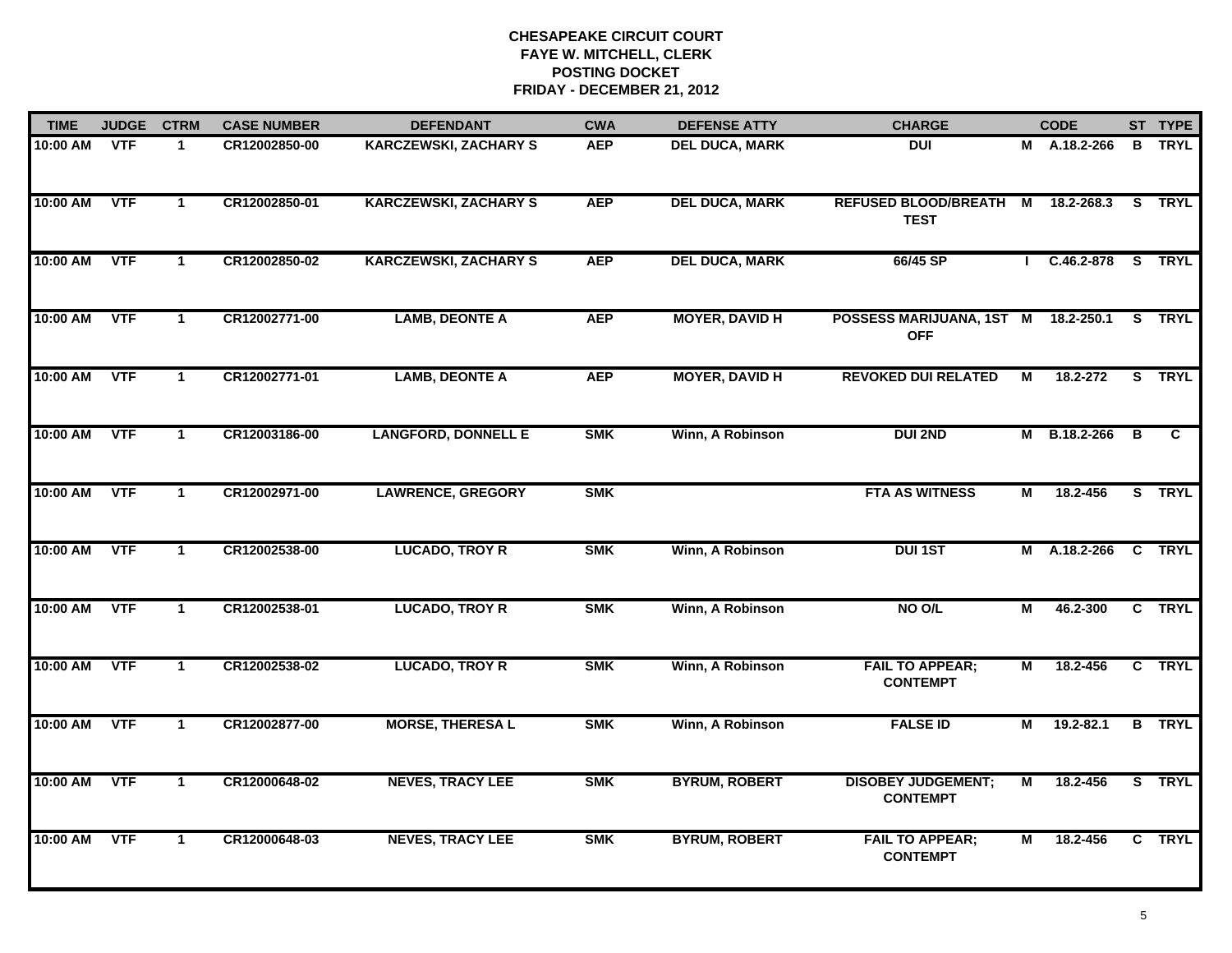| <b>TIME</b> | <b>JUDGE</b> | <b>CTRM</b>             | <b>CASE NUMBER</b> | <b>DEFENDANT</b>                                | <b>CWA</b> | <b>DEFENSE ATTY</b>        | <b>CHARGE</b>                                     |                         | <b>CODE</b>       |                | ST TYPE       |
|-------------|--------------|-------------------------|--------------------|-------------------------------------------------|------------|----------------------------|---------------------------------------------------|-------------------------|-------------------|----------------|---------------|
| 10:00 AM    | <b>VTF</b>   | $\mathbf{1}$            | CR10001169-02      | RANDOLPH, JOSEPH BROOKS                         | <b>SMK</b> | Winn, A Robinson           | <b>FTC SC RULE-ASAP</b>                           | М                       | 18.2-456          | S.             | <b>SC</b>     |
| 10:00 AM    | <b>VTF</b>   | $\mathbf{1}$            | CR10001169-03      | <b>RANDOLPH, JOSEPH BROOKS</b>                  | <b>SMK</b> | Winn, A Robinson           | <b>FAIL TO APPEAR;</b><br><b>CONTEMPT</b>         | $\overline{M}$          | 18.2-456          | $\overline{B}$ | <b>CAP</b>    |
| 10:00 AM    | <b>VTF</b>   | $\mathbf{1}$            | CR12002656-00      | <b>ROCK-LAWRENCE, SANDRA</b><br><b>KATHLEEN</b> | <b>SMK</b> | <b>ROOTS, SONYA WEAVER</b> | <b>ASSAULT &amp; BATTERY-</b><br><b>HUSBAND</b>   | М                       | $18.2 - 57.2$     | $\overline{B}$ | <b>TRYL</b>   |
| 10:00 AM    | <b>VTF</b>   | 1                       | CR12002674-00      | <b>SRODECKI, MACICJ M</b>                       | <b>SMK</b> | Buyrn, Richard L           | 79/55 SP                                          |                         | $C.46.2 - 870$    | S.             | <b>TRYL</b>   |
| 10:00 AM    | <b>VTF</b>   | $\mathbf 1$             | CR12000409-02      | TILLERY, DAMON LARMAL                           | <b>SMK</b> | <b>BYRUM, ROBERT</b>       | <b>FTC-ASAP</b>                                   | М                       | 18.2-456          |                | <b>TRYL</b>   |
| 10:00 AM    | <b>VTF</b>   | $\mathbf{1}$            | CR12002573-00      | <b>WHITE, TIFFANY J</b>                         | <b>SMK</b> | Winn, A Robinson           | SUSP O/L-3RD                                      |                         | M B.46.2-301      | C              | <b>TRYL</b>   |
| 10:00 AM    | <b>VTF</b>   | $\overline{1}$          | CR12002573-01      | <b>WHITE, TIFFANY J</b>                         | <b>SMK</b> | Winn, A Robinson           | <b>FAIL TO APPEAR;</b><br><b>CONTEMPT</b>         | $\overline{\mathsf{M}}$ | 18.2-456          | $\overline{B}$ | <b>TRYL</b>   |
| 10:00 AM    | <b>VTF</b>   | $\blacktriangleleft$    | CR12001346-03      | <b>WILBURN, SEAN WILLIAM</b>                    | <b>SMK</b> | Winn, A Robinson           | <b>FTC-ASAP</b>                                   | М                       | 18.2-456          |                | <b>TRYL</b>   |
| 10:00 AM    | <b>VTF</b>   | $\mathbf{1}$            | CR12001042-00      | <b>WILLIAMS, THOMAS LEE</b>                     | <b>AEP</b> | Winn, A Robinson           | <b>HABITUAL OFFENDER</b>                          | Μ                       | A.46.2-357        | $\mathbf{C}$   | <b>TRYL</b>   |
| 10:00 AM    | <b>VTF</b>   | $\mathbf{1}$            | CR12001042-01      | <b>WILLIAMS, THOMAS LEE</b>                     | <b>AEP</b> | Winn, A Robinson           | <b>FTA - ADATS</b>                                | М                       | 18.2-456          |                | C TRYL        |
| 10:00 AM    | <b>VTF</b>   | $\blacktriangleleft$    | CR12002938-00      | <b>WRIGHT, KEVIN A; JR</b>                      | <b>AEP</b> | Winn, A Robinson           | <b>SUSP OL</b>                                    |                         | M B.46.2-301      |                | <b>B</b> TRYL |
| 10:00 AM    | <b>VTF</b>   | $\overline{1}$          | CR12003074-00      | <b>WRIGHT, SHANNON A</b>                        | <b>AEP</b> |                            | 54/45 SP                                          |                         | A.46.2-878 S TRYL |                |               |
| 10:00 AM    | <b>BHK</b>   | $\overline{\mathbf{4}}$ | CR12003202-00      | <b>ANGE, KENNETH RAY</b>                        | <b>DJW</b> | <b>THIBAULT, BROOK</b>     | <b>BAIL-APPEAL CONDITN OF O</b><br><b>RELEASE</b> |                         | 19.2-124          |                | C BOND        |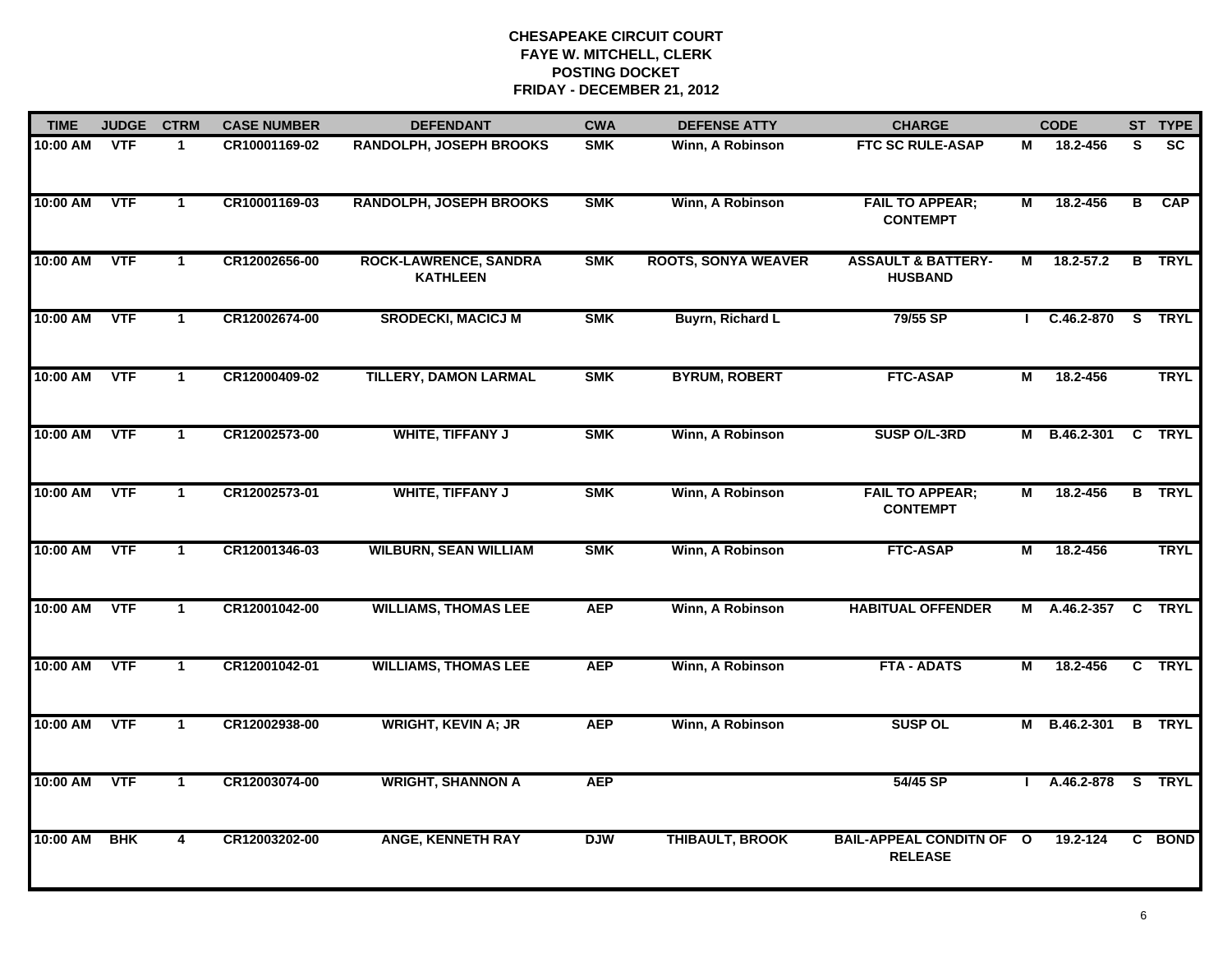| <b>TIME</b> | <b>JUDGE</b> | <b>CTRM</b>             | <b>CASE NUMBER</b> | <b>DEFENDANT</b>                | <b>CWA</b>     | <b>DEFENSE ATTY</b>         | <b>CHARGE</b>                                    |              | <b>CODE</b>   |                | ST TYPE       |
|-------------|--------------|-------------------------|--------------------|---------------------------------|----------------|-----------------------------|--------------------------------------------------|--------------|---------------|----------------|---------------|
| 10:00 AM    | <b>BHK</b>   | 4                       | CR12002608-00      | ANGE, MICHAEL BERNARD; III      | <b>KAR</b>     | <b>HOLDER, JOSHUA</b>       | <b>BURGLARY NIGHT TO COMM F</b><br><b>FELONY</b> |              | 18.2-89       | C.             | МОТ           |
| 10:00 AM    | <b>BHK</b>   | $\overline{4}$          | CR12001968-00      | <b>CASHWELL, CHASE STEPHEN</b>  | <b>WHC</b>     | Jones, David L              | <b>POSS MARIJUANA</b>                            | М            | 18.2-250.1    | s              | <b>TRYL</b>   |
| 10:00 AM    | <b>BHK</b>   | $\overline{4}$          | CR12003134-00      | <b>CASPER, DYLAN WADE</b>       | <b>DJW</b>     | <b>BUYRN, RICHARD</b>       | <b>ROBBERY: RESIDENCE</b>                        | F            | 18.2-58       |                | C BOND        |
| 10:00 AM    | <b>BHK</b>   | 4                       | CR12002576-00      | <b>EPPS, GREGORY FITZGERALD</b> | S <sub>N</sub> | LaBounty, Oksana V          | <b>ASSAULT &amp; BATTER-FAMILY F</b>             |              | $18.2 - 57.2$ | $\mathbf{c}$   | <b>TRYL</b>   |
| 10:00 AM    | <b>BHK</b>   | 4                       | CR12002173-00      | <b>FUTRELL, MAURICE S</b>       | <b>AHM</b>     | Melton, James B.            | <b>POSSESS COCAINE</b>                           | F.           | 18.2-250      |                | <b>B</b> TRYL |
| 10:00 AM    | <b>BHK</b>   | 4                       | CR12002173-01      | <b>FUTRELL, MAURICE S</b>       | <b>AHM</b>     | Melton, James B.            | <b>DRUNK IN PUBLIC</b>                           | М            | 46-157        |                | <b>B</b> TRYL |
| 10:00 AM    | <b>BHK</b>   | $\overline{\mathbf{4}}$ | CR12002918-00      | <b>MAJOR, DARRIUS D</b>         | <b>KAR</b>     | <b>POULSON, MICHAEL</b>     | <b>GRAND LARCENY</b>                             | F            | 18.2-95       |                | <b>B</b> PLEA |
| 10:00 AM    | <b>BHK</b>   | $\overline{\mathbf{4}}$ | CR12002918-01      | <b>MAJOR, DARRIUS D</b>         | <b>KAR</b>     | <b>POULSON, MICHAEL</b>     | <b>POSS OF MARIJUANA</b>                         | м            | 18.2-250.1    | $\overline{B}$ | <b>PLEA</b>   |
| 10:00 AM    | <b>BHK</b>   | $\overline{\mathbf{4}}$ | CR12003150-00      | <b>MORRISON, STEVEN ALEN</b>    | <b>CRG</b>     |                             | <b>VIOL PROBATION ON FEL</b><br><b>OFF</b>       | F            | 19.2-306      | C.             | <b>BOND</b>   |
| 10:00 AM    | <b>BHK</b>   | 4                       | CR12003163-00      | <b>MURPHY, DWAYNE</b>           | S <sub>N</sub> | <b>HAGANS, ROBERT F; JR</b> | <b>BAIL-APPEAL CONDITN OF</b><br><b>RELEASE</b>  | $\mathbf{o}$ | 19.2-124      | C.             | <b>BOND</b>   |
| 10:00 AM    | <b>BHK</b>   | 4                       | CR12002681-00      | <b>SMITH, BROOKS</b>            | <b>WHC</b>     | <b>BARLOW, JASON A</b>      | SIMPLE ASSAULT/BATTERY M<br><b>BY MOB</b>        |              | $18.2 - 42$   | C.             | <b>MOT</b>    |
| 10:00 AM    | <b>BHK</b>   | 4                       | CR10002818-00      | <b>SMITH, KHIRI HAKEEM</b>      | <b>KAR</b>     | <b>ROOTS, SONYA WEAVER</b>  | <b>GRAND LARCENY</b>                             | F            | 18.2-95       | C              | <b>MOT</b>    |
| 10:00 AM    | <b>BHK</b>   | $\overline{\mathbf{4}}$ | CR10002818-01      | <b>SMITH, KHIRI HAKEEM</b>      | <b>KAR</b>     | <b>ROOTS, SONYA WEAVER</b>  | <b>STATUTORY BURGLARY</b>                        | F            | 18.2-91       | C.             | MOT           |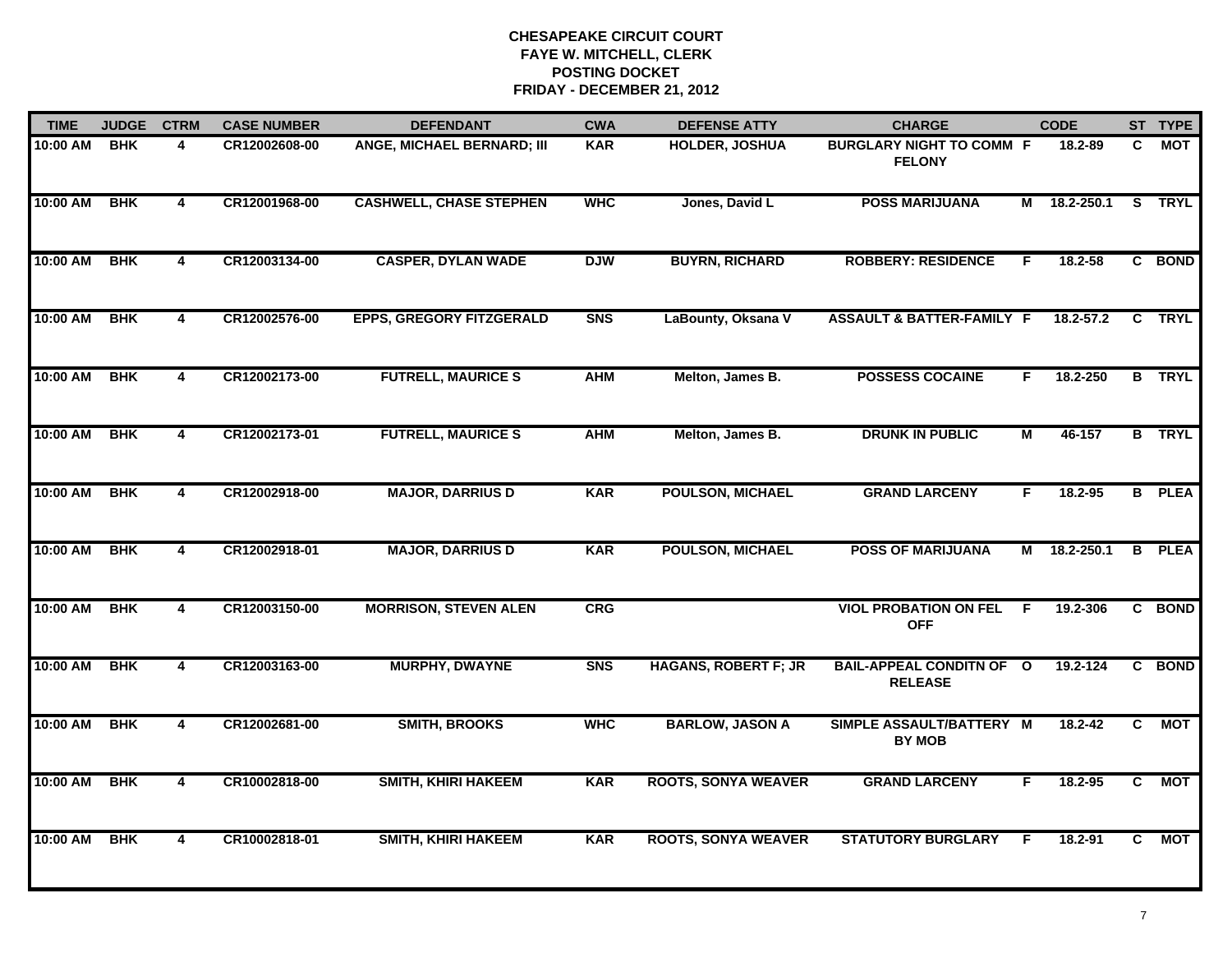| <b>TIME</b> | <b>JUDGE</b> | <b>CTRM</b> | <b>CASE NUMBER</b> | <b>DEFENDANT</b>             | <b>CWA</b> | <b>DEFENSE ATTY</b>    | <b>CHARGE</b>                                   |              | <b>CODE</b>    | <b>ST</b> | <b>TYPE</b> |
|-------------|--------------|-------------|--------------------|------------------------------|------------|------------------------|-------------------------------------------------|--------------|----------------|-----------|-------------|
| 10:00 AM    | <b>BHK</b>   | 4           | CR12002722-00      | <b>STANFORD, ARICCO MARC</b> | <b>KAR</b> | Cronin, Eric T         | <b>ROBBERY: ON OR NEAR</b><br><b>STREET</b>     | F.           | 18.2-58        | B         | <b>TRYL</b> |
| 10:00 AM    | <b>BHK</b>   |             | CR12002722-01      | <b>STANFORD, ARICCO MARC</b> | <b>KAR</b> | <b>Cronin, Eric T</b>  | <b>MALICIOUS WOUNDING</b>                       | F.           | 18.2-51        | B         | <b>TRYL</b> |
| 10:00 AM    | <b>BHK</b>   |             | CR12002961-00      | <b>WALKER, STANLEY C; II</b> | <b>AEJ</b> | <b>MELTON, JAMES B</b> | <b>DUI 3RD</b>                                  | $\mathbf{F}$ | C.18.2-266     | C         | <b>PLEA</b> |
| 10:00 AM    | <b>BHK</b>   | 4           | CR12002961-01      | <b>WALKER, STANLEY C; II</b> | <b>AEJ</b> | <b>MELTON, JAMES B</b> | <b>REVOKED OL</b>                               | F.           | 46.2-391D2     | C.        | <b>PLEA</b> |
| 10:00 AM    | <b>BHK</b>   | 4           | CR12002961-02      | <b>WALKER, STANLEY C; II</b> | <b>AEJ</b> | <b>MELTON, JAMES B</b> | <b>HABITUAL OFFENDER</b>                        | F            | B.46.2-357     | C.        | <b>PLEA</b> |
| 10:00 AM    | <b>BHK</b>   |             | CR12002961-03      | <b>WALKER, STANLEY C; II</b> | <b>AEJ</b> | <b>MELTON, JAMES B</b> | <b>REFUSAL 3RD</b>                              |              | M B.18.2-268.3 | C.        | <b>PLEA</b> |
| 10:00 AM    | <b>BHK</b>   | 4           | CR12003228-00      | <b>WARD, ANDRA MAE</b>       | <b>PLC</b> | LaBounty, Oksana V     | <b>BAIL-APPEAL CONDITN OF</b><br><b>RELEASE</b> | $\mathbf{o}$ | 19.2-124       | C.        | <b>BOND</b> |